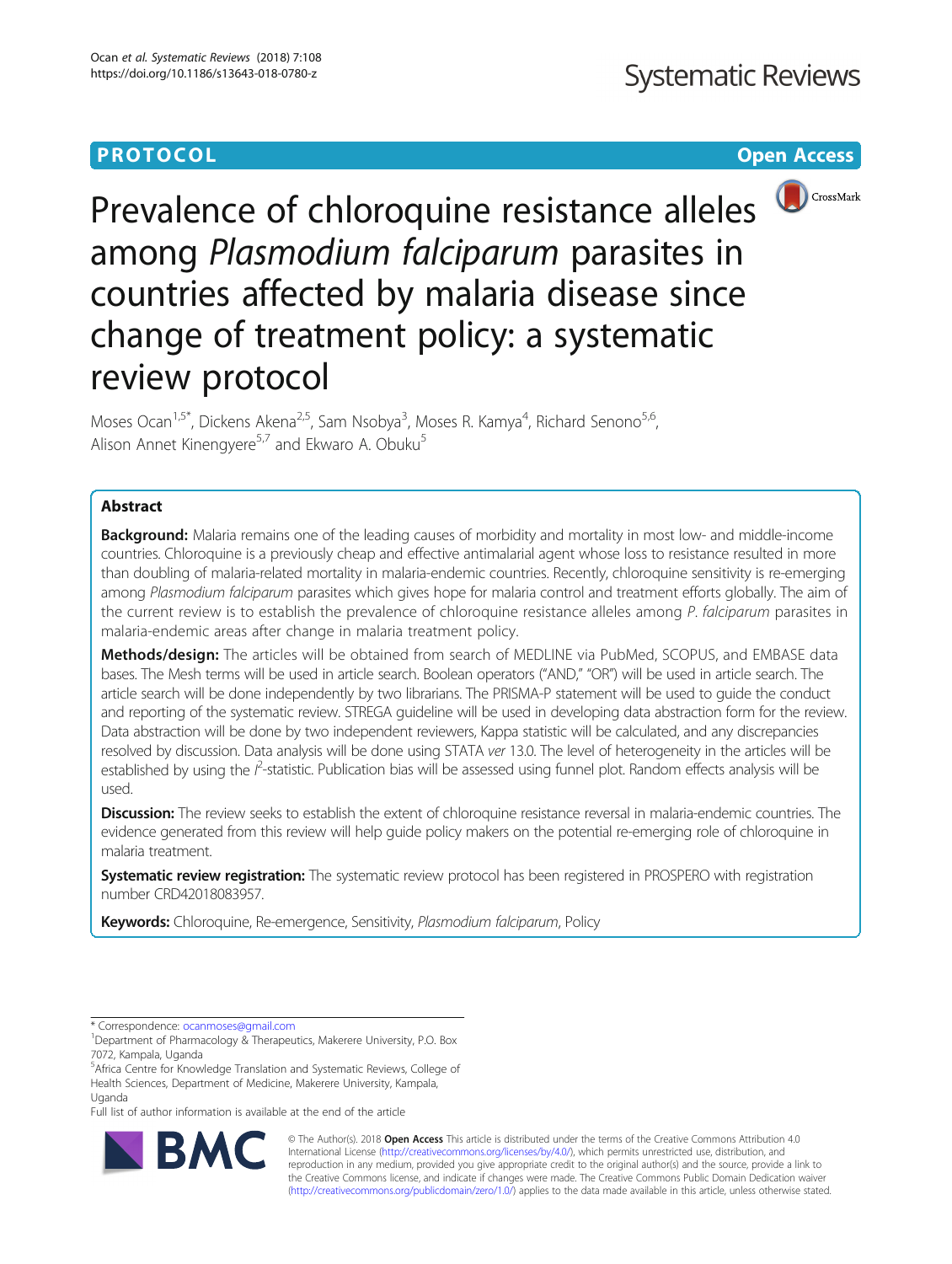# Background

Malaria treatment has undergone multiple changes over time due especially to the development of resistance against antimalarial agents. Plasmodium parasites, the causative agents of malaria, have managed to develop resistance to almost all drugs introduced in malaria treatment to date [[1](#page-4-0)]. Over time, the old antimalarial agents for which Plasmodium parasites develop resistance are replaced with other effective agents in malaria treatment. However, recent studies are reporting re-emergence of parasite sensitivity to some medicines that had previously been withdrawn in malaria treatment due to high levels of resistance such as chloroquine [\[2\]](#page-4-0). Such reports provide hope for malaria treatment especially now that resistance has emerged to the only available and effective antimalarial agents, the artemisinin [[3\]](#page-4-0). However, there is still uncertainty regarding the extent to which Plasmodium parasites have regained sensitivity to chloroquine in most malaria-endemic countries globally. In addition, how Plasmodium parasites will react to the re-introduction of chloroquine in malaria treatment in areas where resistance had previously reached fixation levels is not known. Some studies have suggested that if chloroquine is to be re-introduced in malaria treatment, it needs to be used in combination with another agent to help minimize the risk of resistance development [[4\]](#page-4-0). This lack of evidence on the current extent of global chloroquine resistance could potentially contribute to the failure in re-introducing chloroquine in malaria treatment. A recent narrative review on chloroquine resistance reversal among Plasmodium falciparum parasites by Frosch et al. [\[2](#page-4-0)] focused only on African countries and did not provide aggregate extent of chloroquine resistance reversal.

Studies have investigated possibility of chemically altering chloroquine resistance which is mainly through efflux of the drug from parasite food vacuole. Chemicals like verapamil when combined with chloroquine have shown encouraging results in altering chloroquine resistance in *Plasmodium* parasites [[5](#page-4-0)]. However, these attempts still use known medicines which are used for other conditions and thus potentially expose patients to the risk of toxicity [[5](#page-4-0)]. This systematic review thus seeks to establish the extent of chloroquine resistance reversal in malaria-affected countries and the associated factors and assess the implications of this reversal on potential re-introduction of chloroquine in malaria treatment.

### Methods/design

The review protocol has been developed following the PRISMA-P 2015 statement [[6\]](#page-4-0) (Additional file [1](#page-3-0)).

### Review question

What is the prevalence of *Pfcrt K76T* and *Pfmdr1* N86Y alleles among *Plasmodium falciparum* parasites in malariaaffected countries since change in treatment policy from chloroquine to artemisinin agents?

## Systematic review objectives

The review will meet the following research objectives: (1) to establish the prevalence of chloroquine resistance alleles, Pfcrt K76T and Pfmdr1 N86Y, among P. falciparum parasites in malaria-affected regions of the world after change in malaria treatment policy; (2) to determine the trends in the prevalence of chloroquine resistance alleles, Pfcrt K76T and Pfmdr1 N86Y, among P. falciparum parasites in malaria-affected regions globally since the change in malaria treatment policy; and (3) to determine factors associated with occurrence of chloroquine resistance alleles among P. falciparum parasites in malaria-affected regions globally since change in malaria treatment policy.

### Registration of protocol

The review protocol has been registered in the International Prospective Register of Systematic Reviews (PROSPERO), registration number CRD 42018083957.

## Eligibility criteria

# Inclusion criteria

Articles will be screened for inclusion to the review and included articles have to fulfill the following requirements: (i) published from 1990–to-date in peer-reviewed journals; (ii) report on P. falciparum chloroquine molecular resistance (polymorphisms), *Pfcrt* K76T, and *Pfmdr1* N86Y; (iii) report both molecular (*Pfcrt K76T* and *Pfmdr1* N86Y) and phenotypic (IC<sub>50</sub> or RSA<sub>0-3 h</sub>) resistance; (iv) polymorphisms in P. falciparum parasites assessed using restriction fragment length polymorphism (RFLP-PCR) or sequencing methods; (v) report genotypic chloroquine resistance (*Pfcrt*) K76T and Pfmdr1 N86Y) in Plasmodium falciparum parasites; (vi) studies done in countries in which malaria treatment policy was changed from chloroquine to artemisinin agents; (vii) report prevalence of Pfcrt K76T and Pfmdr1 N86Y on day zero samples from clinical trial studies; and (viii) report on phenotypic (drug sensitivity) resistance of P. falciparum parasites.

# Exclusion criteria

Articles with the following characteristics will be excluded from the review: (i) report on resistance in non P. falciparum malaria (P. vivax, P. malariae, P. knowleski) and (ii) report on P. falciparum genotypic resistance prior to change in malaria treatment policy from chloroquine to artemisinin agents.

### Language

There will be no language restriction applied in the review.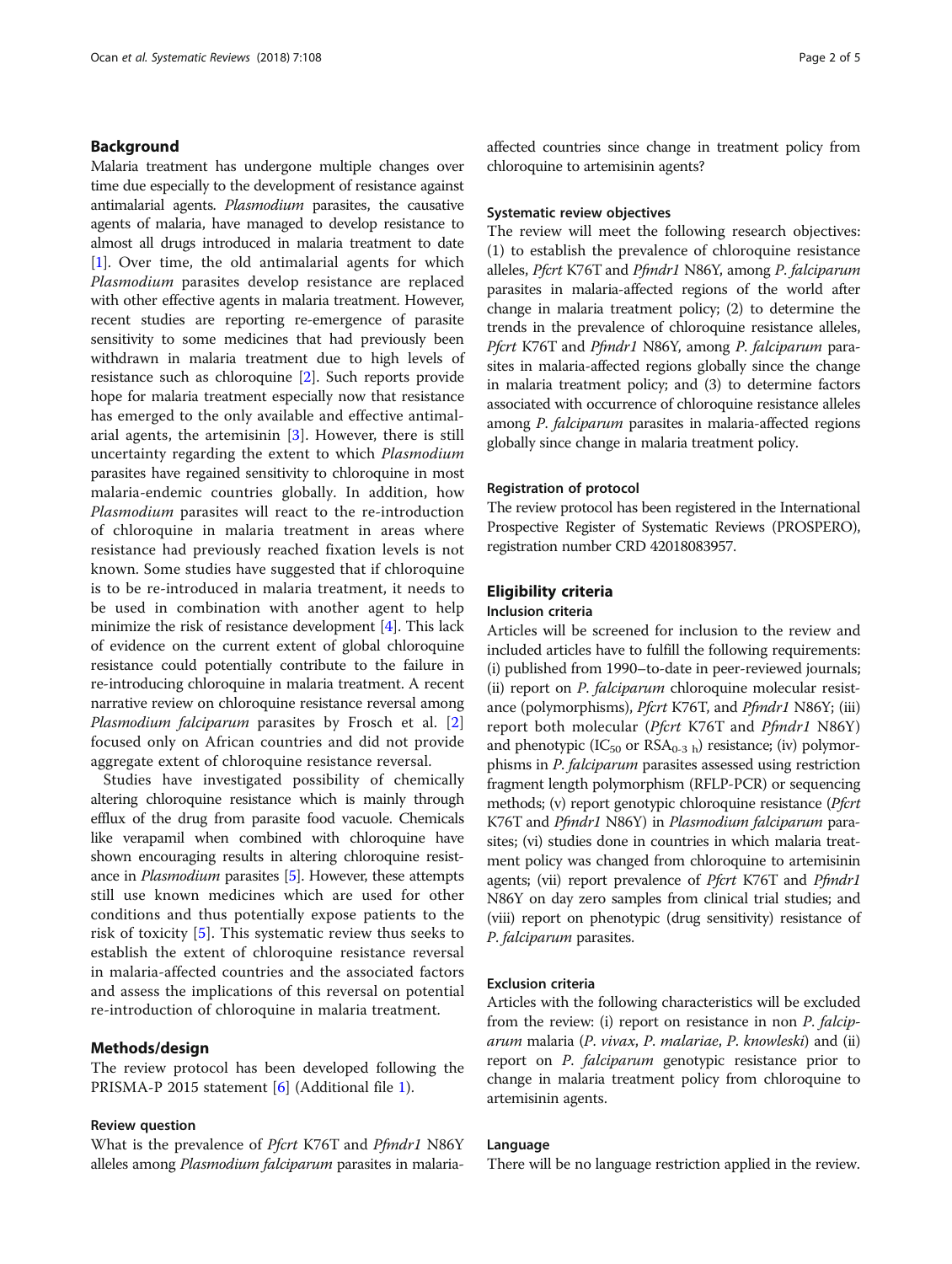# Search strategy

Published articles on prevalence of *Pfcrt K76T*, *Pfmdr1* N86Y, and parasite sensitivity (phenotype) to chloroquine from the time when the policy was changed to artemisinin agents will be searched from MEDLINE via PubMed, SCOPUS, EMBASE, and LILACS/VHL data bases. The search will cover a period from 1990-to-date and will include all countries affected by malaria disease. Bibliography of full-text articles will be searched for potential articles to be included in the review. Contact with authors and malaria researchers will be done to obtain any additional articles.

# Search terms

Boolean operators "OR" and "AND" will be used during article search. The following search terms were developed from reviewing articles published in peer-reviewed journals on chloroquine resistance. The following search terms will be used: "chloroquine," "resistance," malaria, fever, "reversal," "prevalence," "change," "Plasmodium falciparum," "Pfcrt K76T," "Pfmdr1 N86Y," "resistance genes," "resistance alleles," "tropical countries," "globally." The search string will be developed using the above terms (Additional file [2](#page-3-0)).

### Article search

Two experienced librarians (AK and SR) will independently search for the articles from established databases. Articles from the two independent searches will then be merged in EndNote software and duplicates removed.

# Article review

Three independent reviewers will screen the articles using a pre-set criteria (NL, OM). The PRISMA-P, 2015 statement will be used to guide reporting of the review findings. PRISMA flow will be used to indicate the outcome of article search and selection for inclusion in the review [[7](#page-4-0)]. Strengthening Reporting of Genetic Association Studies (STREGA) guidelines [\[8](#page-4-0)] will be used in developing data extraction form as this is a systematic review of molecular outcome(s) (prevalence of *Pfcrt K76T and Pfmdr N86Y*). Any disagreement between the two reviewers will be resolved by discussion and any further disagreement referred to a tie-breaker.

# Data abstraction

Three independent reviewers (BB, NL, and OM) will abstract data using a pre-set abstraction form. Data abstraction tool will be developed in Excel spread sheet 2007 (Additional file [3\)](#page-3-0). The tool will be piloted on five (05) articles and adjusted accordingly based on findings of the pilot and the expected review outcomes. Kappa agreement between the reviewers will be calculated and any disagreement resolved by discussion. Any further disagreement will be referred to the tie-breaker. The authors of the reviewed articles will be contacted in case there is need for clarification and or more information not indicated in the article.

# Data items

In this review, data will be sought on the following: source of parasite DNA used, P. falciparum (population), use of chloroquine in malaria treatment (exposure), occurrence of mutations PfcrtK76T and Pfmdr1N86Y after change in malaria treatment policy (outcome), design of studies used to establish occurrence of chloroquine resistance alleles (study design), source of funding for the studies, year when the primary study was done (time). There is no pre-planned data assumptions and simplifications.

# Outcomes and prioritization

### Primary review outcome

Prevalence of *Pfcrt* K76T and *Pfmdr1* N86Y alleles among Plasmodium falciparum parasites in countries affected by malaria since change in treatment policy from chloroquine to artemisinin agents.

### Secondary outcomes

Duration of time since policy change from chloroquine to artemisinin agents, medicines used in malaria treatment, and method used in the identification of mutation. Prevalence of chloroquine use in malaria treatment after malaria treatment policy change, malaria transmission intensity (nature of malaria transmission), and prevalence of genotypic chloroquine resistance (*Pfcrt K76T* and *Pfmdr1* N86Y) among *P. falciparum* parasites the year when malaria treatment policy was changed to artemisinin agents, the medicines used in malaria treatment since change in treatment policy, year when malaria treatment was changed from chloroquine to artemisinin-based combination therapy (ACTs).

With the emerging threat of artemisinin resistance, approaches to identify potential alternative treatment for malaria is urgently needed. Various studies have report existence of reversal to chloroquine resistance in Plasmodium falciparum parasites. However, the extent of this reversal across malaria-affected countries in not known. This makes it challenging to evaluate the potential re-emerging role of chloroquine in malaria treatment. Therefore, establishing the main outcome of this review is critical in informing a discussion on the potential re-introduction of chloroquine in malaria treatment. This provides hope especially with the current emergence of artemisinin resistance.

Abstracted data will be kept in Excel spread sheet 2007. Articles for the review will be kept Endnote file by the lead reviewer (MO).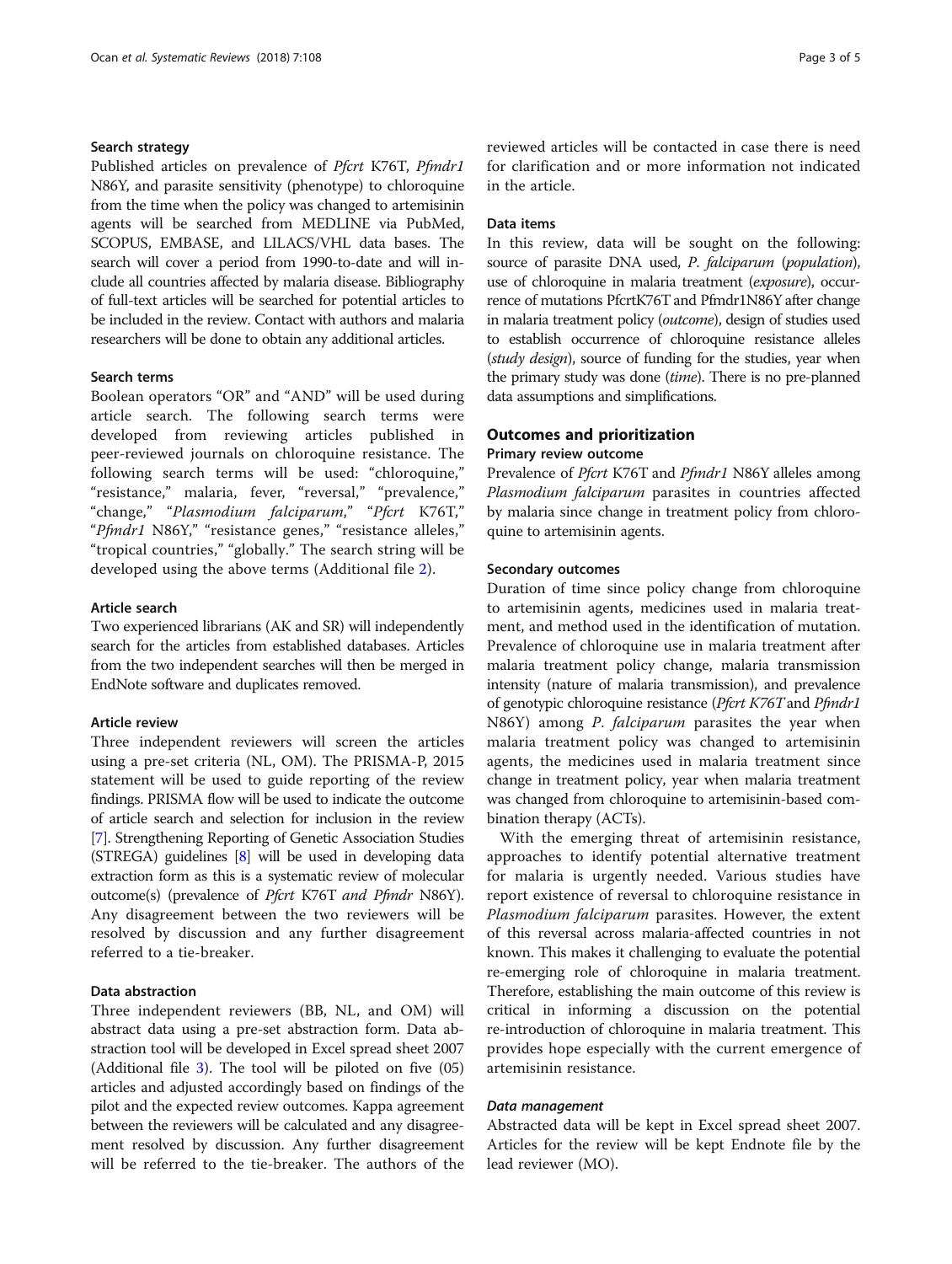<span id="page-3-0"></span>Data will be quantitatively synthesized only if there is no high heterogeneity in the main review outcome across included articles. The level of heterogeneity in the articles will be established using  $I^2$  statistic. The  $I^2$  statistic will be used to indicate percentage (%) heterogeneity that can be attributed to between-study variance. Interpretation:  $I^2$  = 25% (small heterogeneity),  $I^2 = 50\%$  (moderate heterogeneity),  $I^2 = 75\%$  (large heterogeneity). Narrative assessment of the data will be done. Pooling of data will be done using measures of central tendency (means) and proportions. Strengthening Reporting of Genetic Association studies (STREGA) guideline  $[8]$  $[8]$  will be used to develop data extraction form that will be used in extracting data from the included articles. Random effects model will be used. The analysis will be done in STATA 13.0 software. Sub-group analysis will be done (countries/regions, duration of use of artemisinin agents).

### **Publication hias assessment**

Publication bias is the influence of research findings on the probability of a study being published. This will be assessed by plotting funnel plots and using the symmetry of the plots to detect likelihood of publication bias among the articles included in the review. The articles will be adjusted for publication bias using trim and fill method [\[9](#page-4-0)]. Briefly, the weighted mean effect size for the full data set will be calculated; the number of studies in the outlying part of the plot that is asymmetrical with respect to the mean will be calculated; these studies will then be temporally removed ("trimmed") and the value of the mean effect re-estimated; the procedure will be repeated for the new mean, after the estimate of the number of studies that need to be trimmed reaches an asymptotic value; the "missing" studies are added as the mirror-image counterparts of the trimmed studies; and the new mean effect size and confidence interval are then re-calculated.

# **Discussion**

Plasmodium parasites have developed resistance to nearly all antimalarial agents that have been introduced in treatment so far. Chloroquine, a previous highly efficacious and affordable antimalarial agent, suffered widespread loss of efficacy in most malaria-endemic countries globally [[10](#page-4-0)]. The high resistance to chloroquine and its subsequent withdrawal from use in the 1990s across most malaria-endemic countries was responsible for more than doubling of malaria-associated mortality especially in Sub-Saharan Africa [[11](#page-4-0)]. Chloroquine was replaced by artemisinin agents; however, unlike chloroquine, these agents are expensive with a high pill burden, a potential barrier to malaria treatment  $[10]$  $[10]$ . This in addition to the recent detection of artemisinin resistance in Southeast Asia further supports the need for continued search for an alternative to artemisinin agents in malaria treatment [\[3](#page-4-0), [12](#page-4-0)]. However, currently, there is limited investment on research leading to discovery and development of new antimalarial agents globally.

Plasmodium falciparum parasite which is responsible for majority of malaria cases has recently been reported to have regained susceptibility to chloroquine [[13](#page-4-0)]. This provides hope for malaria treatment and elimination efforts in malaria-affected countries. Although some studies have reported existence of reversal in chloroquine resistance, the extent of this reversal is not known across malaria-endemic countries. It is thus difficult to predict the potential re-emerging role of chloroquine in malaria treatment and eradication efforts. The current review seeks to establish the extent of re-emergence of chloroquine susceptibility among Plasmodium falciparum parasites across malaria-endemic countries. This will help policy makers in establishing the potential for re-introduction of chloroquine in malaria treatment across malaria-endemic countries.

However, the potential re-introduction of chloroquine in malaria treatment will require more than knowledge of the extent of reversal in chloroquine resistance. This is especially due to potential re-emergence of resistance among Plasmodium parasites upon re-introduction of chloroquine in malaria treatment. In addition, currently, there is no comprehensive information on chloroquine resistance among Plasmodium falciparum parasites in malaria-affected countries and is what the current review is seeking to address.

# Additional files

[Additional file 1:](https://doi.org/10.1186/s13643-018-0780-z) PRISMA-P 2015 Checklist. (DOC 105 kb) [Additional file 2:](https://doi.org/10.1186/s13643-018-0780-z) PUBMED search. (DOC 24 kb) [Additional file 3:](https://doi.org/10.1186/s13643-018-0780-z) Re-emergence of Chloroquine sensitivity review Data abstraction form. (XLS 27 kb)

### Abbreviations

PRISMA: Preferred Reporting Items for Systematic reviews and Meta-Analysis; PROSPERO: International Prospective Register of Systematic Reviews; STREGA: Strengthening Reporting of Genetic Association Studies

### Funding

The review has received funding from Nurture Fellowship. Grant number D43TW010132 is supported by the Office of the Director, National Institutes of Health (OD), National Institute of Dental and Craniofacial Research (NIDCR), National Institute of Neurological Disorders and Stroke (NINDS), National Heart, Lung, And Blood Institute (NHLBI), Fogarty International Center (FIC), and National Institute on Minority Health and Health Disparities (NIMHD). The funders had no role in the design of the study and collection, analysis, and interpretation of data and in writing the manuscript which should be declared.

### Authors' contributions

MO drafted the initial protocol. DA, SN, MK, RS, AAK, and EAO edited the draft protocol. All authors reviewed the final systematic review protocol. MK is the guarantor of the review. All authors read and approved the final manuscript.